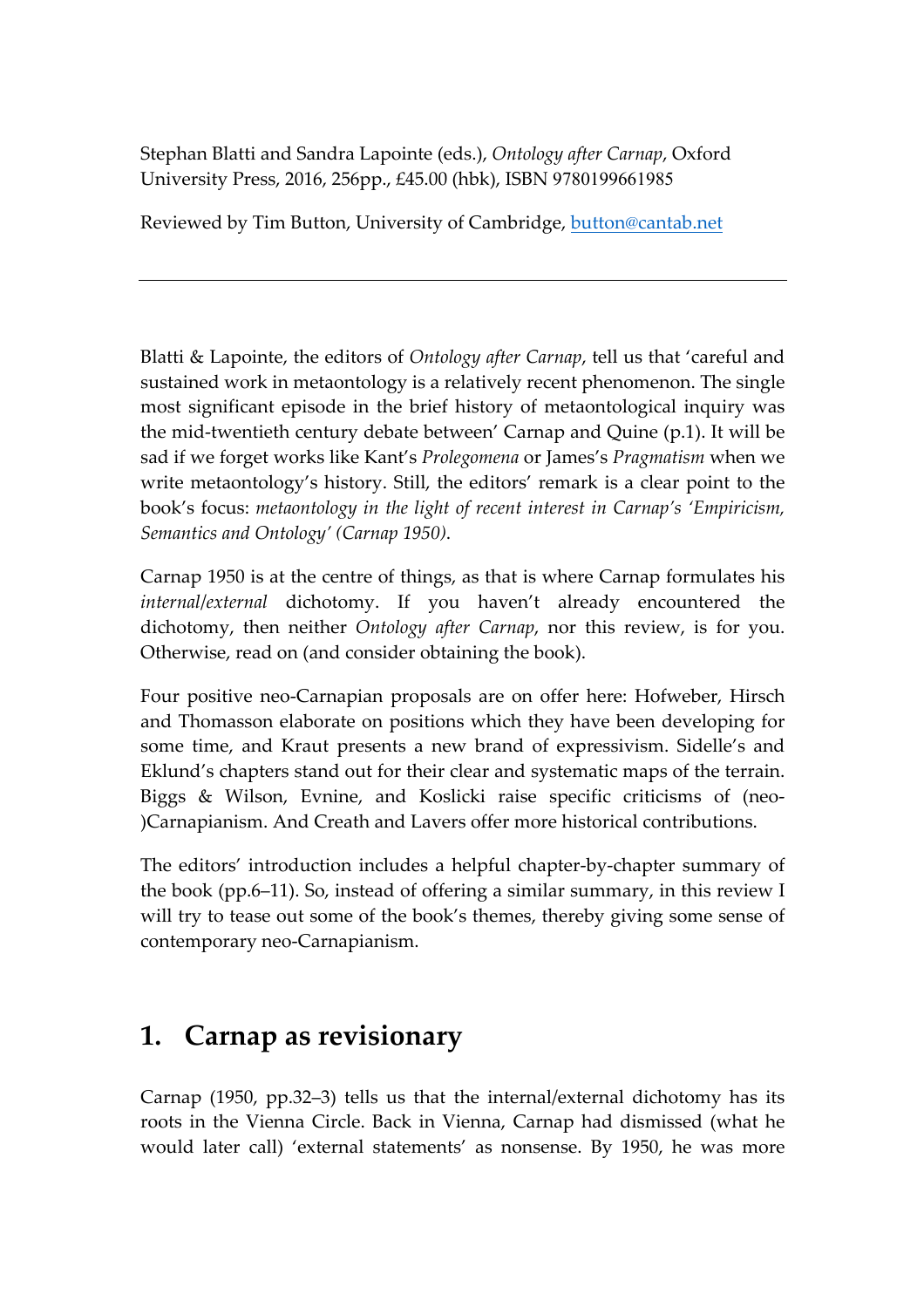tolerant, suggesting that we could treat 'external statements' as *proposals* to adopt certain ways of speaking. He was clear that this was *somewhat* infelicitous, since 'external questions', understood in this way, 'cannot be identified with the [traditional] question of realism. They are not yes-no questions but questions of degree' (1950, p.24). And Sidelle (p.77) provides the right interpretation of all this: given his empiricism, Carnap struggled to make any sense of 'external statements', but the *best* sense he could make of them was to treat them as proposals.

But it's worth recalling this, when considering how Carnap himself is handled in this book. For example, Hofweber (pp.21–2) dismisses Carnap's dichotomy, in part because metaphysicians actually do not present 'external statements' as proposals. Similarly, Kraut complains (p.36) that the 'revisionary Carnap… frustrates the Ontologist in us all'. These strike me as odd complaints to make, precisely because Carnap would not have regarded either *as* a complaint. As Creath explains (p.197), Carnap 'was under no illusion that either the traditional Platonist or the traditional nominalist would say "Oh yes, that is what I meant all along." They will not say this, because they understand themselves to be and mean themselves to be disagreeing with each other.'

### **2. Existence questions, and beyond**

Having formulated his internal/external dichotomy, Carnap uses it to to illuminate questions like 'Are there properties, classes, numbers, propositions?' (1950 p.21). It's worth noting, though, that there is more to metaphysics than such *existence*-questions. This is the point of Koslicki's paper. She focuses on debates about *ontological dependence* in trope theories, and establishes that 'a purely existential understanding of what is at issue' would not allow us to make sense of disagreements about ontological dependence (p.238).

All true. But, even if his 1950 paper is limited to existence-questions, there is no *obvious* reason for Carnap to *limit* his attention in this way. Indeed, Carnapians might well reply to Koslicki as follows: *Set up any framework you like concerning 'ontological dependence'; just don't act as if there are truth-apt, external questions here.* Koslicki's rival metaphysicians will doubtless be *unhappy* with this, but, as in §1, this constitutes no *objection* to Carnap.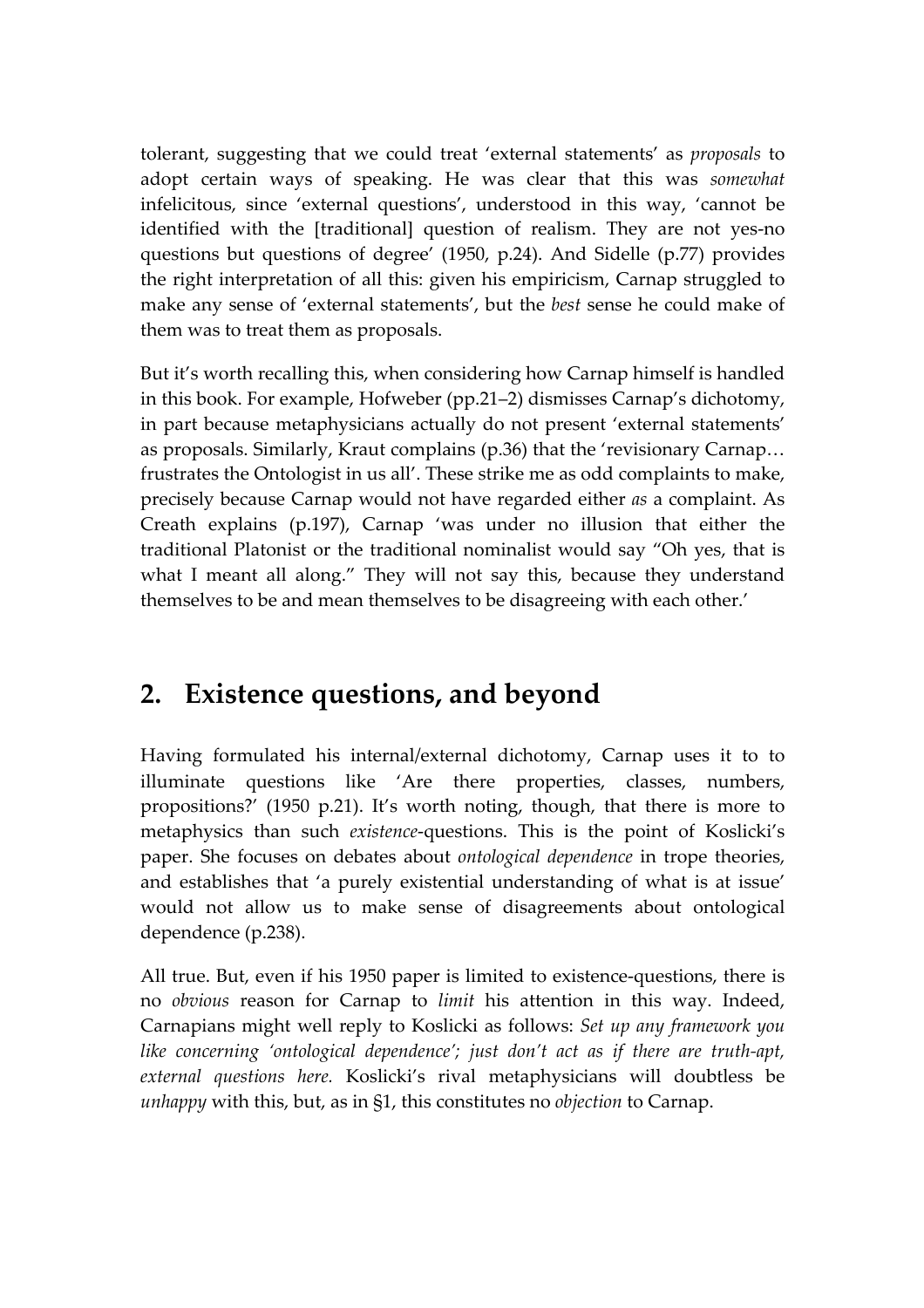Similar remarks apply to one of Sidelle's criticisms of Carnap (p.68–70). Throughout his entire career, Carnap wanted to dissolve the debate between realism and subjective idealism. Now, Carnap characterised this as a debate about 'the external question of the reality of the thing world' (1950 p.22). According to Sidelle, though, the historical debate is better characterised as a disagreement about whether objects are *mind-independent*. Sidelle may well be right here. However, as above, I think Carnap could concede this point, whilst insisting: *Set up any framework you like concerning 'mind-independence'; just don't act as if there are truth-apt, external questions here*. (Cf. Button 2013 pp.65–7.)

### **3. Carnap and neo-Carnapians**

I have begun by discussing Carnap himself. But most of the book concerns focuses, less on Carnap, than on various *neo*-Carnapians. Before we turn to them over the next four sections, it will be helpful to consider Sidelle's nice treatment of the several ways in which neo-Carnapians typically distance themselves from Carnap.

- 1. *Scope*. Carnap's internal/external dichotomy will allow us to brush aside almost all of metaphysics. Neo-Carnapians tend to focus on more specific disputes, like whether fusions exist (pp.61–62).
- 2. *Formality*. Carnap thinks that informal talk should be explicated using some formal framework, to which questions may be internal. Neo-Carnapians who speak of 'frameworks' rarely assume that they are particularly formalised (pp.62–4).

Sidelle tries to affect a 'rapprochement' between Carnap and neo-Carnapians, by invoking Carnap's empiricism (pp.64–7). However, this surely points to one of the biggest differences between Carnap and neo-Carnapians:

3. *Empiricism*. Carnap is an empiricist *par excellence*. Neo-Carnapians scarcely *mention* empiricism, let alone endorse it.

Eklund (p.176) and Sidelle (pp.78–9) both suggest, utterly convincingly, that Carnap's background empiricism explains why his 1950 contains no *argument* to convince the reader against 'embracing a Platonic ontology' (1950 p.21). As such, though, non-empiricist neo-Carnapians who want to win converts will have to *supply* some arguments.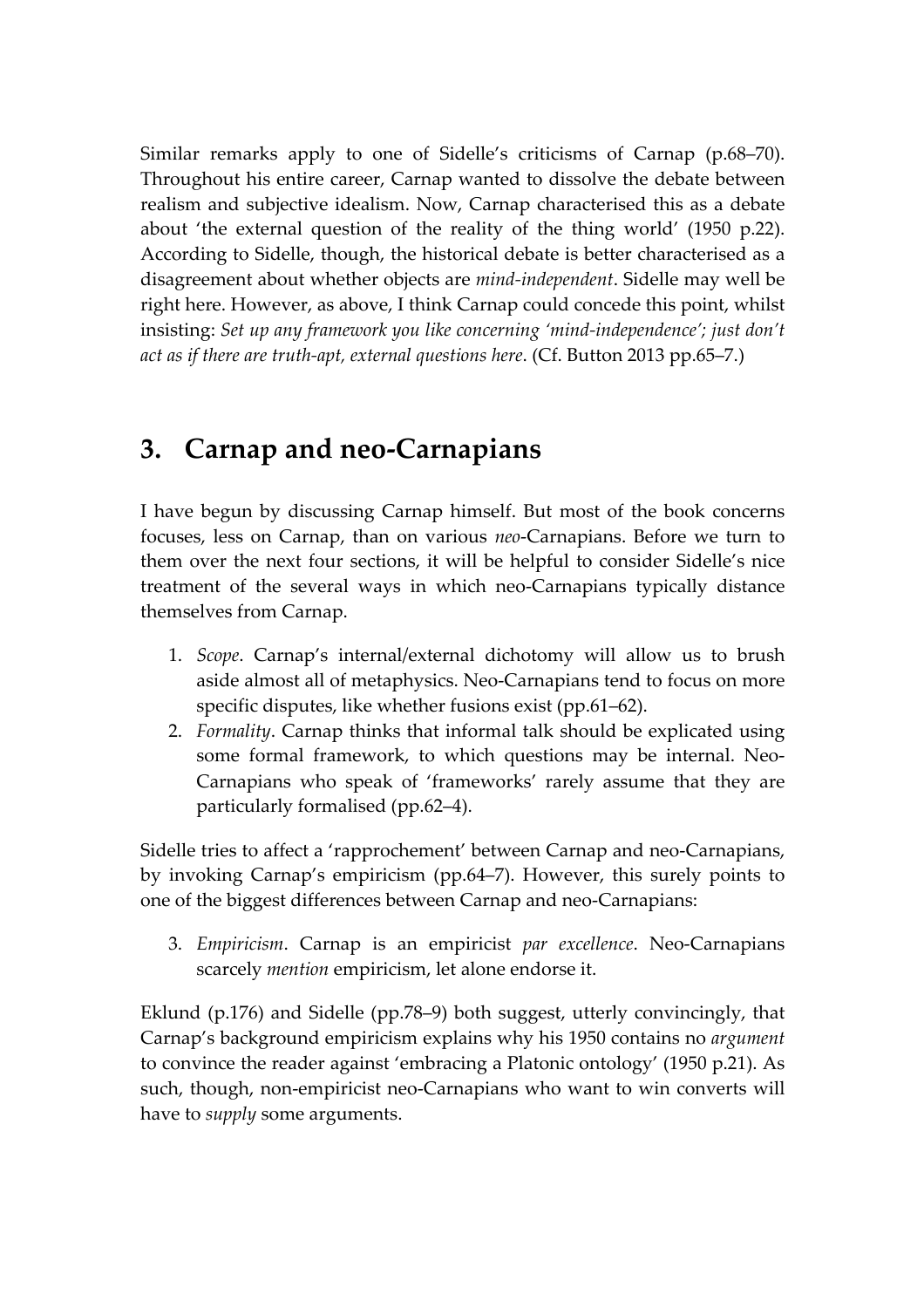### **4. Hofweber**

Let's turn, then, to the neo-Carnapians in this book, starting with Hofweber. Hofweber takes from Carnap *only* the claim that there are two different ways to ask 'whether there are Fs' (p.14; cf. Eklund p.169). On the *domain conditions reading*, we use quantifiers to 'make a claim about the domain of all objects'; on the *inferential role* reading, we use them for their 'inferential role' (p.23). For Hofweber, only the domain conditions reading is ontologically committing.

Plainly, this is not very Carnapian. Indeed, using the framework of §3: (1) Hofweber's *scope* is narrow in that, whilst he applies the two readings of the quantifier to any 'discourse', which reading *is* on display in a given discourse is 'a complex and substantial question' (p.28); (2) Hofweber has no special interest in *formal* discourses, claiming that both readings arise in ordinary communication; and (3) there is no sign of *empiricism* in Hofweber.

Hofweber's paper trails his 2016 book. Sadly, I couldn't glean much detail about his settled position from the paper alone. But I was left wondering why Hofweber wants to tie *inferential role* to the (only) ontologically noncommitting reading of the quantifier.

To illustrate, suppose we speak a language with no (possible) sound and complete inference system. This might happen if, with Shapiro 1991, we think that mathematical practice requires *full* second-order logic. Then no 'inferential role' could exhaust our quantifiers' meanings. So, following Hofweber, our quantifiers would take the ontologically committing 'domain conditions' reading. But this, rather quickly, leaves no space for philosophers (like Hellman 1989) who think that we should embrace *full* (modal) secondorder logic when doing arithmetic, whilst denying that numbers exist.

## **5. Kraut**

The next neo-Carnapian proposal is Kraut's. For Kraut, to say 'there are Fs' is to express your commitment to the explanatory indispensability of F-talk. Kraut hopes that the focus on explanatory indispensability will allow him to *conserve* traditional ontological disputes, unchanged. But he also hopes to be able to *clarify* what is at stake in these disputes. For, according to Kraut,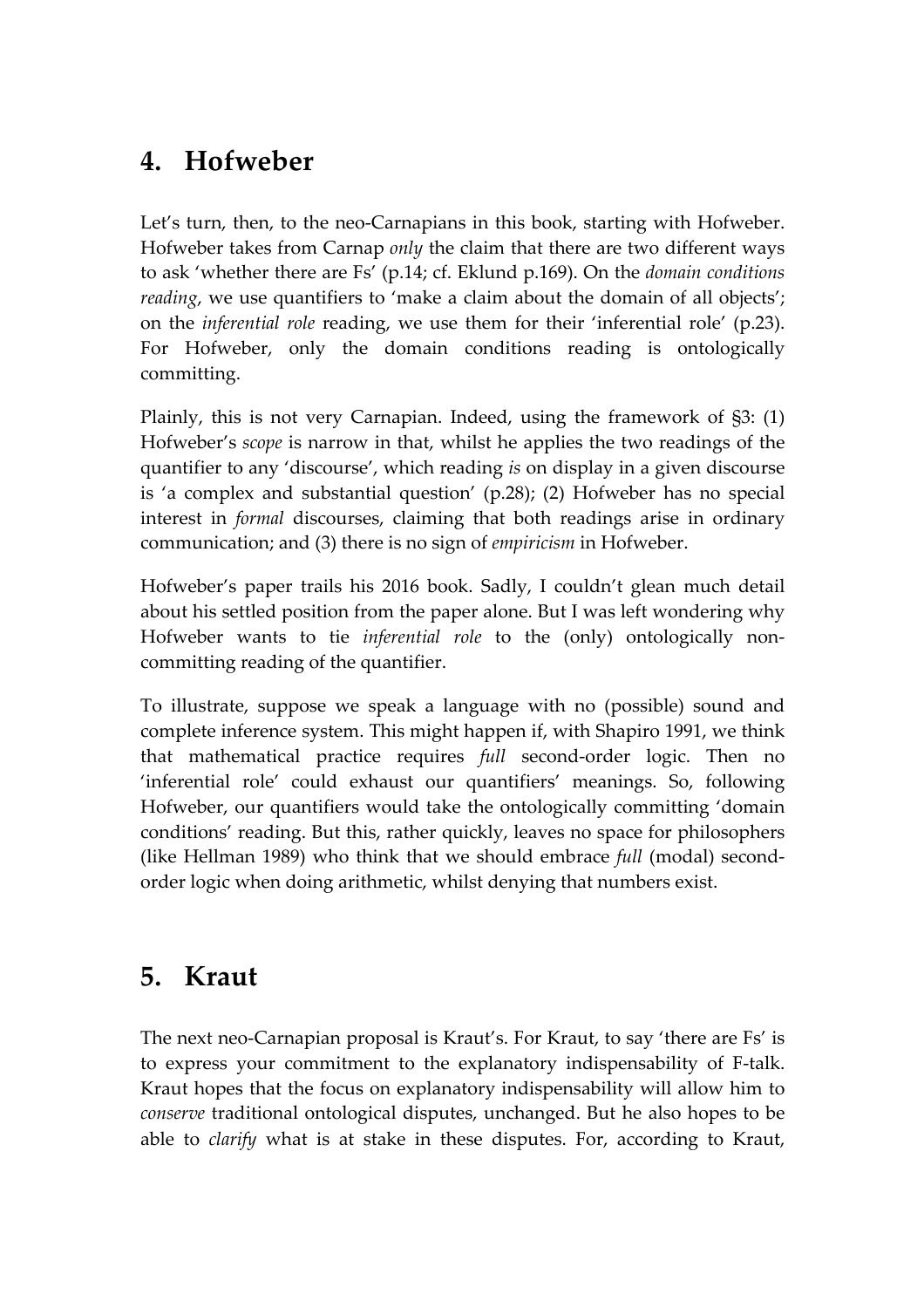ontologists have been insufficiently clear about the meaning of 'exists'. (Kraut nicely supports this latter thought, by considering a 'No Exit' argument concerning quantification (pp.32–5, 53–5): whenever we try to explain the semantics for 'exists', we end up *using* existential notions.)

On the Carnapian metric from §3: (1) Kraut's *scope* is broad, since he wants to apply his expressivism to *any* ontological discourse; but (2) there is no specific focus on *formal* frameworks, and (3) there is no sign of empiricism.

Kraut's paper is engaging, and his idea is intriguing. However, I should voice two quick concerns.

*First*: focussing on (explanatory) indispensability is characteristic of *post*-Quinean metaphysics. The role of indispensability in *pre*-Quinean metaphysics is less clear, and it is correspondingly unclear whether Kraut can conserve *pre*-Quinean metaphysical disputes.

*Second*: consider the claim that *some things exist which aren't explanatorily indispensable*. Given what he thinks about 'exists', I doubt that Kraut can regard this as a reasonable claim. But it seems quite reasonable to me. To see why, imagine we encounter some phenomenon such that: (i) it can be explained in terms of Fs or explained in terms of Gs; (ii) its explanation *requires* that we either invoke Fs or Gs; and (iii) its explanation doesn't require *both* Fs and Gs. Then I want to say that either Fs exist or Gs exist (maybe both), but whichever exists is not explanatorily indispensable. (This is an instance of the 'open question' arguments which Kraut deploys against his opponents, p.33.)

#### **6. Hirsch**

Next, I turn to Hirsch's paper, which elaborates on the position he has been developing over several years (see his 2011).

Hirsch begins by outlining a three-part condition for when people should regard a debate as *shallow*. His condition is quite long so, rather than quoting it, let me illustrate it with an example. (My example is modelled on Hirsch's own motivating example, but it incorporates the need for the refinement he adds to his three-part condition; see pp. 106, 110–1.)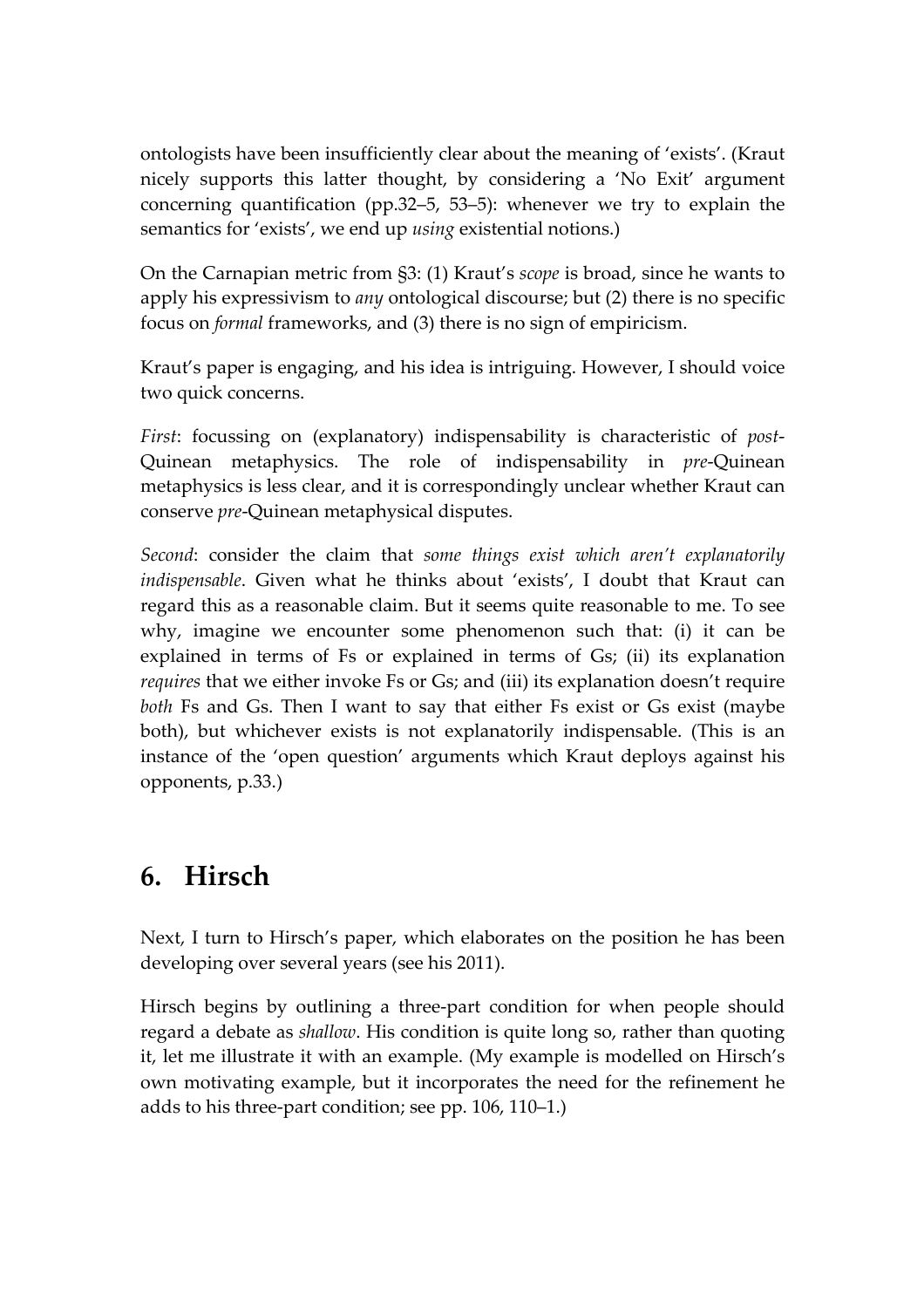Suppose Ana and Ori speak a language with only one sentential connective, '|'. Ana treats this connective as NAND, Ori treats it as NOR, and they disagree for a while. Their disagreement is surely paradigmatically *shallow*, and the easiest way to see this is by observing that Ana and Ori can set up a simple translation between each other: when one says ' $p|q'$ , the other takes them to have said ' $[(p|p)] (q|q)] | [(p|p)] (q|q)]'$ . With this translation in place, their (superficial) disagreements will vanish.

Building on such examples, Hirsch's sufficient condition on shallowness is roughly this: *a dispute is shallow if such a translation exists*.

Before we assess this, let's consider its Carnapian-credentials. (1) Hirsch's *scope* is narrow, since different disputes will require different translations and sometimes no translation will be available; (2) *formal* languages play no special role; and (3) there is no real hint of *empiricism* in what I have outlined. (Interestingly, this last point may signify a slight shift for Hirsch. In previous work, Hirsch had contrasted the *a priori* with the empirical, leading Eklund (pp.176–7) to connect Hirsch with traditional empiricism. But in this paper, Hirsch explicitly moves *away* from discussing what is 'a priori necessary' (p.116).)

Now, Eklund offers an interesting challenge for any fan of Hirsch's approach. According to Eklund, there are three ways to understand the claim that some dispute is *shallow*:

(a) … actual [participants to the dispute] are merely speaking past each other….

(b) For quite general reasons, … both actual and hypothetical [participants] will *tend* to speak past each other.

(c) … for principled reasons [, the participants must] *always* speak past each other (p.179).

Eklund notes that 'neither (a) nor (b) is strong enough to show that ontology per se' is at fault, and that (c) is implausibly strong (p.181). That's right, but I think that there is another option:

(d) The *best* way to make sense of *reasonable* participants to the dispute, is to say that they speak different languages and so are not really disagreeing.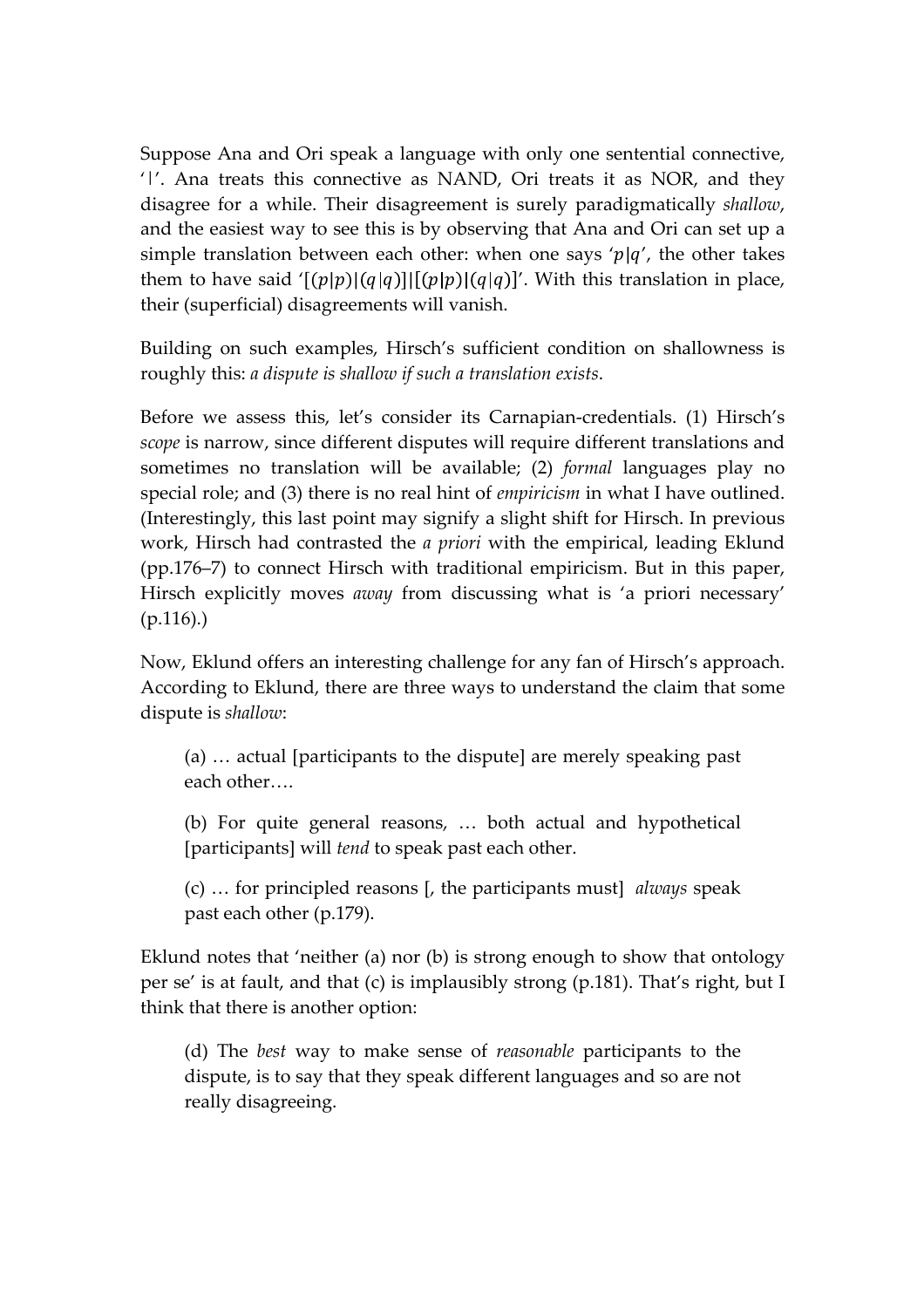To see how my option (d) is distinct from Eklund's (c), let's continue with the earlier example. So, suppose that Ana and Ori are aware of the possibility of mutual intertranslation, but insist on trying to *persist* in their disagreement, by declaring 'we both want to speak the language with *the metaphysically most natural* sentential connective'. If we now interpret them in a way which leaves them *unable* to disagree with each other – mapping one's 'p|q' and the other's '[(p|p)|(q|q)]|[(p|p)|(q|q)]' to the same sentence of our language – then our interpretation will be somewhat infelicitous (cf. §1). So it might not be the best interpretation. Still, this is compatible with my (d); we need only say that Ana and Ori are here being *unreasonable*.

For his part, Hirsch does not speak of 'reasonableness', exactly. But he does talk about what participants to a debate *ought* to do, so that my option (d) is compatible with his approach. However, to develop option (d) further, we will need to say more about *reasonableness*, which may be tricky: I'm comfortable calling Ana and Ori 'unreasonable', here, but I'm unsure what to say about reasonableness *in general*.

The upshot, then, is this. With Hirsch, we *can* invoke shallowness in the course of showing that there is something wrong with some (ontological) dispute *per se*. However, Eklund has drawn attention to the fact that we must do more than *merely* invoke shallowness.

I'll now consider a second very general issue concerning Hirsch's approach. If *translations* are to play a big role in metaontology, then we need to know what translations must *preserve*. Hirsch argues that translations only need to preserve truth-conditions, i.e. truth 'in possible worlds' (p.107). But this coarse-grained notion of translation simply squashes any hyperintensional matters, such as the questions of *dependency* raised by Koslicki in this volume (see §2), and Hawthorne 2009 has criticised Hirsch along these lines. Hirsch replies in this volume, and ultimately offers the following:

In different ontological languages there are different truths of the form "Such and such is a hyperintensional structure."… [and] I would agree that language-independent hyperintensional structures may strike many quantifier variantists as a cumbersome and dispensable complication (p.116).

I find this reply strikingly similar to the response I offered to Koslicki, on Carnap's behalf (see §2).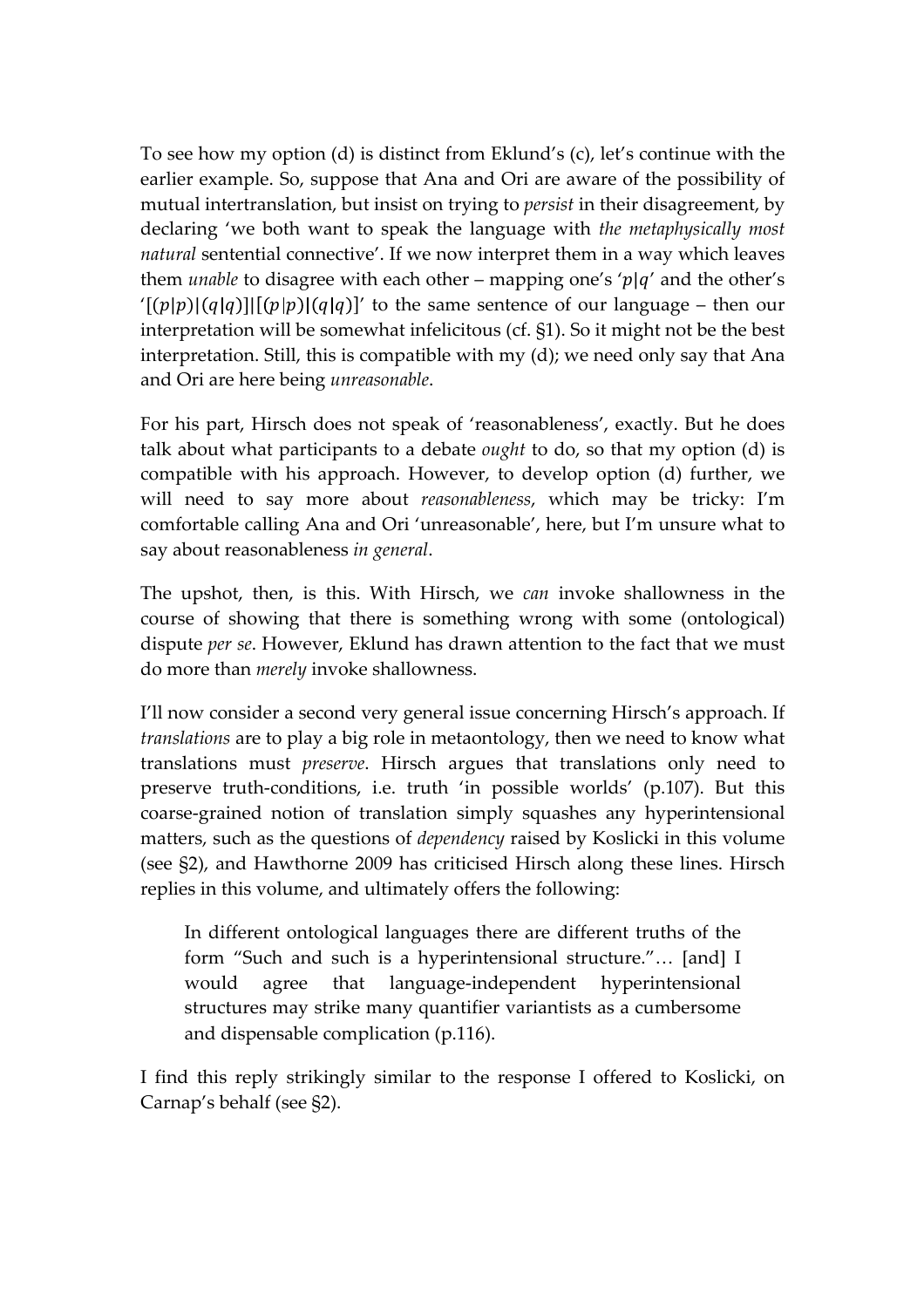Nonetheless, even if coarse-grained translations are *sufficient* for dissolving metaphysical disputes, they should not be *necessary*. Consider the debate about whether all possible worlds contain at least one entity, or there is an *empty* possible world. I would hope to dissolve this debate. However, it raises questions about the very possible-world framework which Hirsch *assumes* in assessing the adequacy of translations. As such, it is unclear how Hirsch can deal with it (see Button 2013, pp.209–12).

In fact, Hirsch agrees that some disputes should be dissolved even though no translation is available. However, his reasons are rather different. Hirsch imagines a nominalist who claims to be able *grasp* a proposition (still thought of as a 'division of logical space', p.118) which they admit that they can only *express* using platonistic vocabulary. According to Hirsch, 'it's clear' that the semantic indispensability of the mathematical vocabulary is 'quite irrelevant' to the question of whether there is a substantial dispute between Platonism and nominalism (pp.118–19). I don't think it's clear.

### **7. Thomasson**

The final neo-Carnapian position on offer is Thomasson's, whose paper provides a neat thumbnail of her *easy ontology* (see her 2015). I want to begin, though, by flagging a big difference between her and Hirsch.

Hirsch famously advocates *quantifier-variantism* (see his 2011; he says very little about this in his paper in this volume). I understand quantifiervariantism as follows: *the same quantifier can mean different things in different languages, and no particular meaning is 'metaphysically privileged'*. To give this thesis more content, we must say what it means for the *same* quantifier to appear in *different* languages. But, waiving issues from §4 for now, perhaps we can individuate quantifiers by considering their 'rules of use' which *can* be shared across languages. (Note: the ensuing thesis is compatible with what Eklund calls '*weak* quantifier-variance', pp.183–5.)

To motivate quantifier-variantism, consider the following. Mereological universalists regard 'there are not exactly two things' as *necessarily* true. Nihilists treat the same sentence (individuated orthographically) as *contingent*. With Putnam, I want to say that universalists and nihilists are *both* right by their own lights. As such, I must say that the very same sentence (individuated orthographically) means different things in their mouths. Now,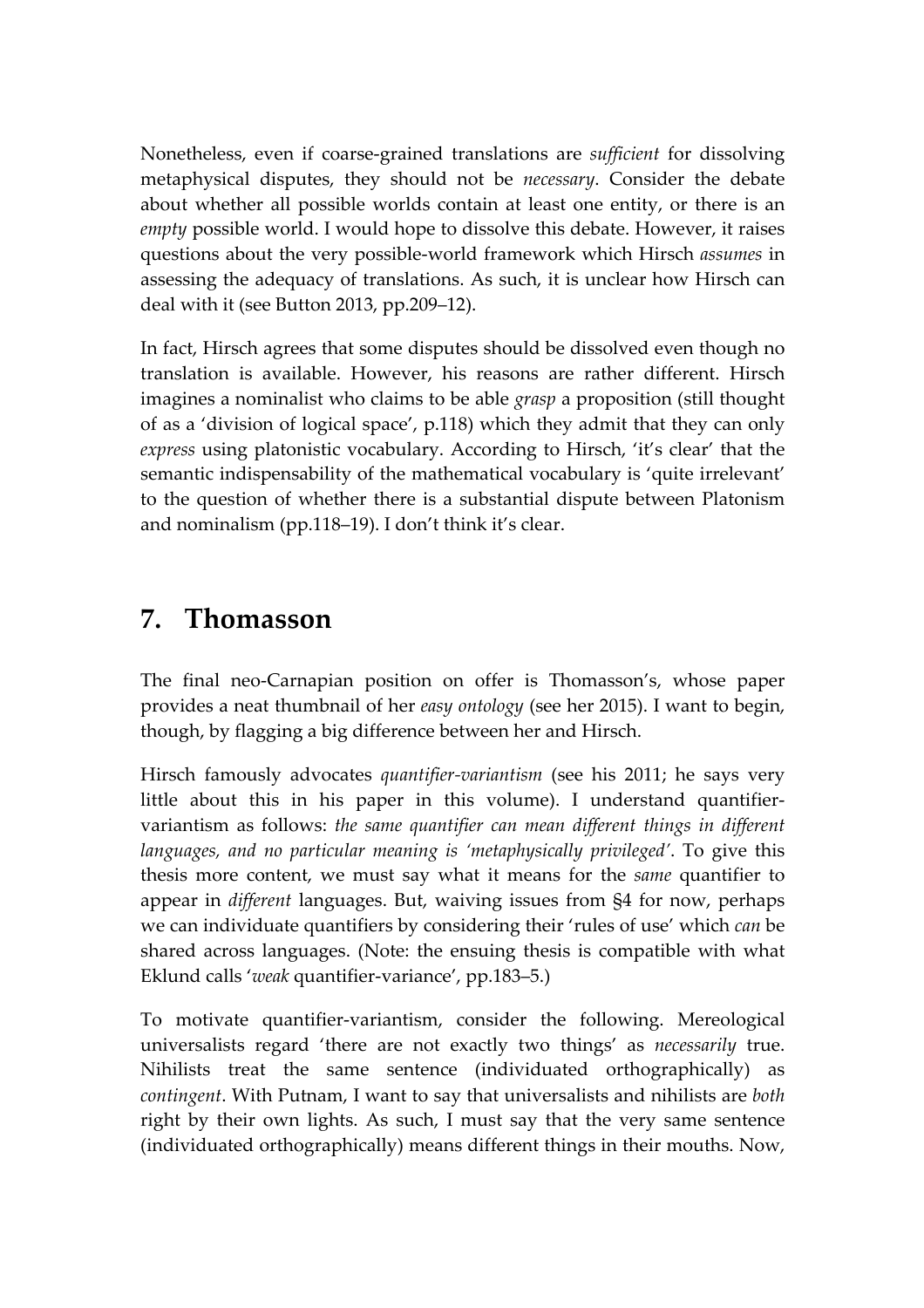that sentence can be symbolised in pure first-order logic as  $\forall x \forall y (\forall z(z = x \vee$  $(z = y) \rightarrow x = y$ ). So, if I want to ascribe the difference in sentence-meaning to a difference in *subsentential*-meanings – which is contestable – then I should say that the same *quantifiers* (as individuated by their natural deduction rules) mean different things in their languages. And that's quantifier-variantism.

Thomasson rejects this line of thought (pp.134–7). She 'count[s] the meaning of a term as given by certain *core* rules of use' (p.135). Combining this with the suggestion that quantifiers should be individuated by their 'rules of use', Thomasson holds that the meaning of a quantifier *cannot* vary between languages. As such, Thomasson rejects quantifier-variantism, and holds that there is a *genuine* disagreement between nihilists and universalists. In particular, she thinks that the nihilists are *wrong*, and that the nihilists cannot even *formulate* a special (nihilistic) language in which they would be right.

In passing, Carnap surely would have disagreed with Thomasson here. Making  $\forall x \forall y (\forall z(z = x \lor z = y) \rightarrow x = y)$  a fixed point would be to impart morals to logic, in the face of tolerance. But Thomasson is clear that her neo-Carnapian approach 'isn't so much a work of historical interpretation as appropriation' (p.124).

Evnine, however, criticises Thomasson's endorsement of mereological universalism more directly. He considers two principles concerning *fusions* (p.149):

(i) 'Whenever there are some things, there exists a fusion of those things'

(ii) 'Something is a fusion of some things iff it has all of them as parts and has no part that is distinct from each of them.'

If we take (i) as the definition of 'fusion', then we know that lots of fusions exist, but not whether fusions have *parts*. If we take (ii) as the definition, then we know that all fusions have parts, but not whether any *exist*. Evnine then claims that there is no good way for Thomasson to combine these two principles into a single definition. I would have thought, though, that Thomasson can just treat the conjunction of (i), (ii), and maybe some other principles, as *analytic* and as jointly providing us with the rules of use for words like 'fusion', 'part', etc. Evnine's anticipates this, and argues if we have 'no independent understanding' of the words 'part', 'whole', etc., before we say this, then these principles collectively tell us nothing (p.155). I fail to see the problem: if there are *enough* principles, then they will tell us everything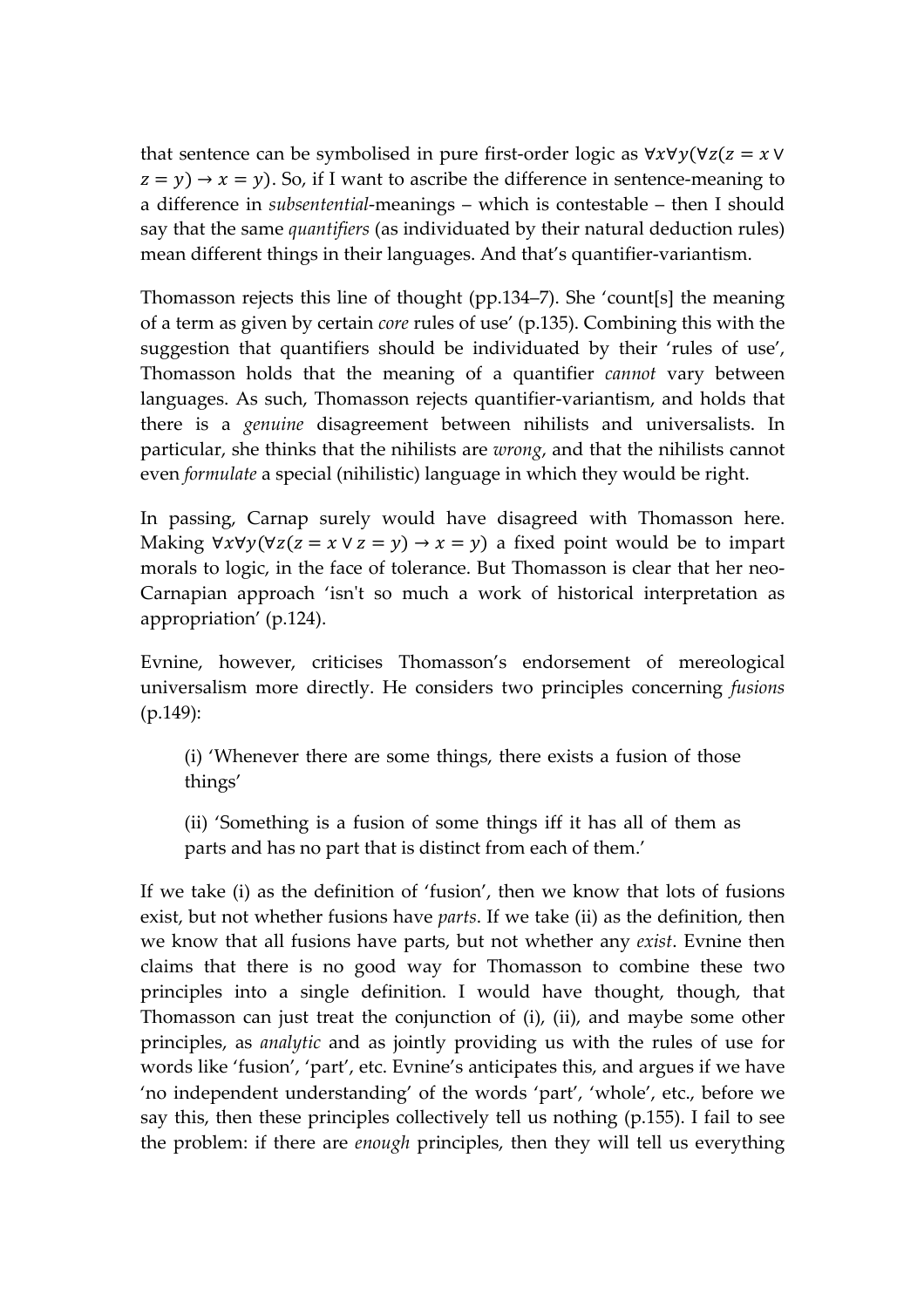we want them to. This is consonant with Thomasson's own reply to Evnine, which notes that '[t]erms may be interdefined and introduced in large clusters with rules governing their interrelation' (2015 p.226).

I now want to set aside issues about mereology, though, and turn to the main point of Thomasson's paper, which comes through in the following argument:

In raising an existence question, we must use a term ('number', 'property', 'proposition'…) to ask 'are there numbers/properties/propositions?' But if we are using those terms according to the rules of use by which they come to be introduced to the language, then those rules enable us to resolve the questions straightforwardly (through analytic or empirical means)…. So if the question is *not* supposed to be so straightforwardly answerable…, then it must be aiming to use the terms in question *without* their being governed by the standard rules of use. But if [traditional metaphysicians] attempt to use the terms while severing them from the rules of use, they make the terms meaningless, and the questions pseudo-questions. (p.127)

This argument leads straight to her *easy ontology*, since questions are either 'straightforward' or 'meaningless'.

Assessing its Carnapian credentials: (1) the *scope* is quite broad, since Thomasson applies this dichotomy to *all* existence questions, and (2) there is no suggestion that the rules need to be given in a *formal* language. However, (3) as Eklund remarks, there is much about Thomasson that *is* reminiscent of 'a rather traditional empiricist' (p.177). In particular, Thomasson's argument requires 'that all questions are either analytic or empirical' (p.177). In common with traditional empiricism, then, Thomasson excludes the possibility 'that some questions are substantive a priori, or that as Quine argued, the distinctions here should be discarded' (p.178). For her part, Thomasson is quite happy to be linked to traditional empiricism in this way (although she explicitly disavows verificationism, p.127), and she sketches her particular reasons for disagreeing with Quine (pp.128–3). Eklund, in turn, draws on Boghossian to criticize Thomasson's invocation of analyticity (pp.171–8). I shall not attempt to adjudicate their dispute, but both contributions are well worth reading.

I should, though, voice a further concern about easy ontology. In the argument just quoted. Thomasson holds that 'standard rules of use' allow for *straightforward* answers to existence-questions. But I doubt this (see my 2016).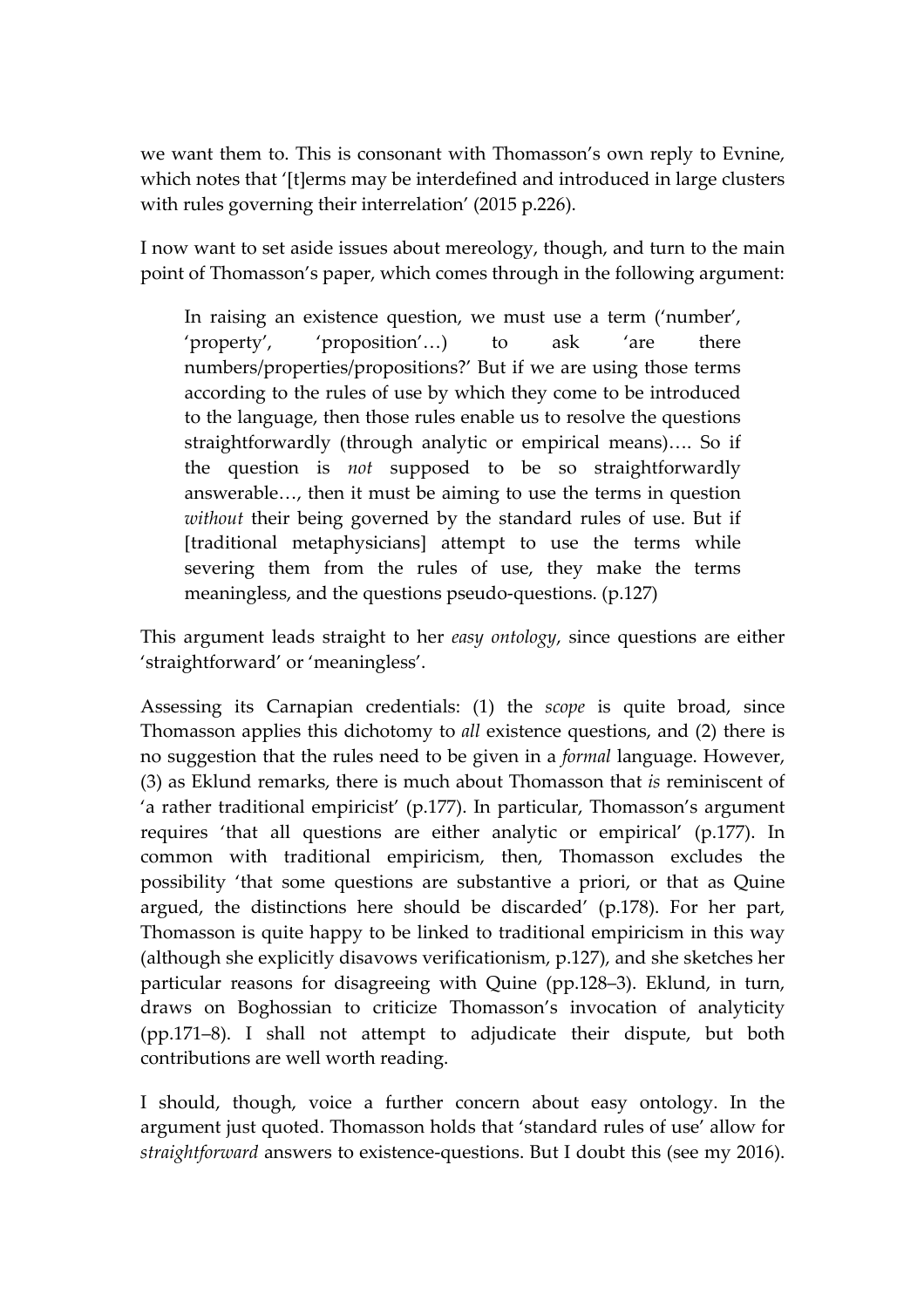Our ordinary words are governed by indeterminate and conflicting patterns of usage, which may point us in opposite directions simultaneously.

## **8. Biggs & Wilson**

This concern – about the messiness of our language – dovetails nicely with Biggs & Wilson's excellent paper. For they also aim to turn considerations about linguistic indeterminacy into a (partial) defence of traditional metaphysics.

Biggs & Wilson first argue that the indeterminacy of natural kind terms raises problems for Chalmers–Jackson-style two-dimensional semantics. Their argument here is truly lovely; it turns on the fact that we cannot 'foresee' all possible indeterminacies in our kind terms, since the various ways in which a kind term's extension might be indeterminate only become visible due to unpredictable 'accidents' (p.88).

Biggs & Wilson note that Carnap himself was aware of issues concerning indeterminacy; this, indeed, is why Carnap introduced *explication* (cf. point (2) of §3). However, as Biggs & Wilson, Carnap's notion of *explication* involves appealing to the same theoretical virtues as the contemporary notion of *inference to the best explanation* (pp.85, 90). They then turn on Carnap, arguing that we should employ inference to the best explanation rather than explication when called upon to resolve questions about a word's intension. (They also criticise Carnap's own attempts to suggest that explication is necessary here, pp.98–100.) But, having admitted inference to the best explanation in philosophy of language, there will be no way to prevent metaphysicians from using it to their own ends (p.97). The upshot, then, is an exciting challenge for (neo-)Carnapians: *show us how to avoid inference to the best explanation in the philosophy of language.*

**Acknowledgments.** I wrote this during a period of research leave which was funded by a Philip Leverhulme Prize (awarded by the Leverhulme Trust, PLP-2014-140). Many thanks to the Stephen Biggs, Matti Eklund, Thomas Hofweber, Amie Thomasson and Jessica Wilson for discussing a draft of this review with me, and helping to correct my many misunderstandings.